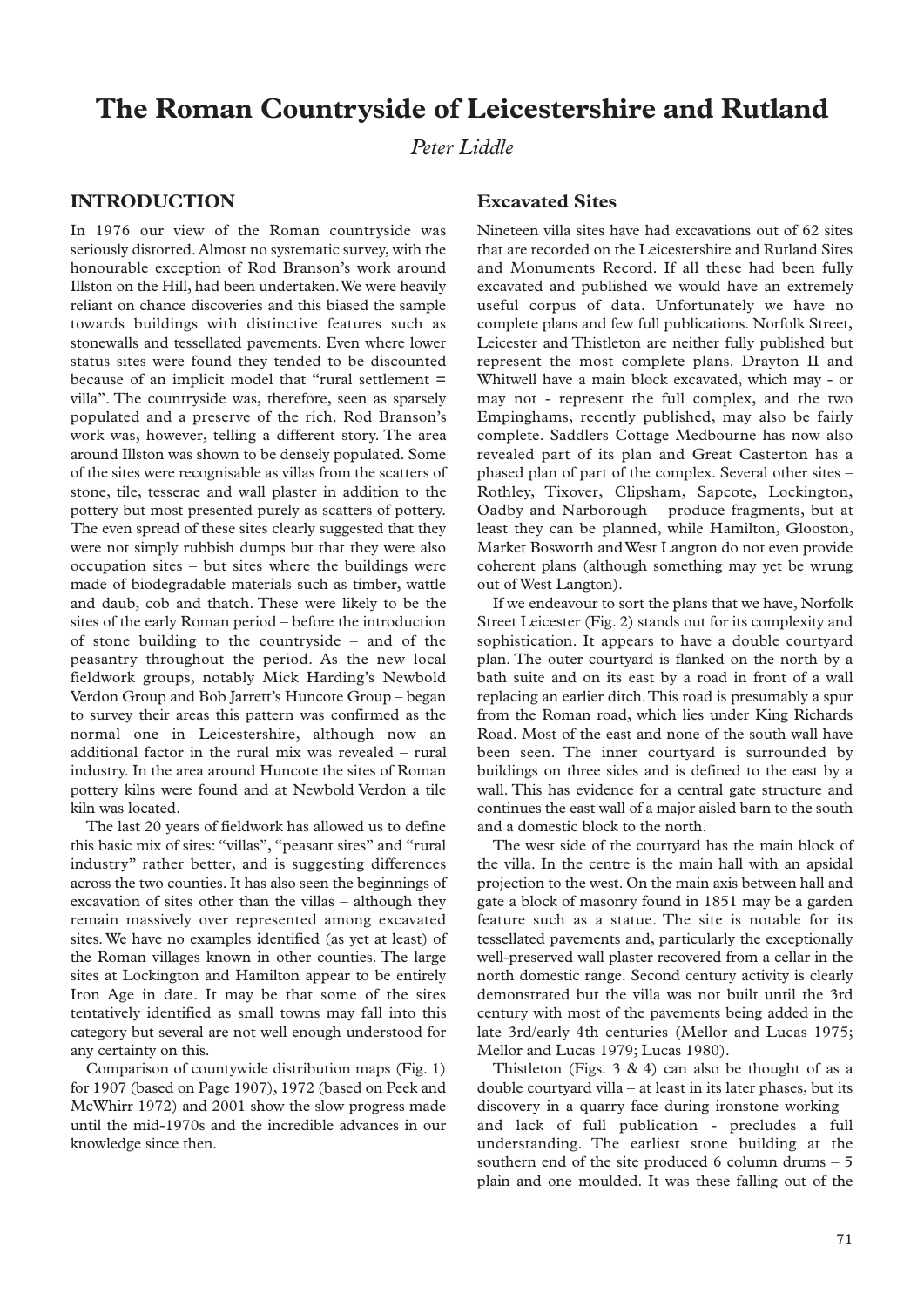

**Fig. 1. Distributions of Roman sites known in 1907, 1972 and 2001**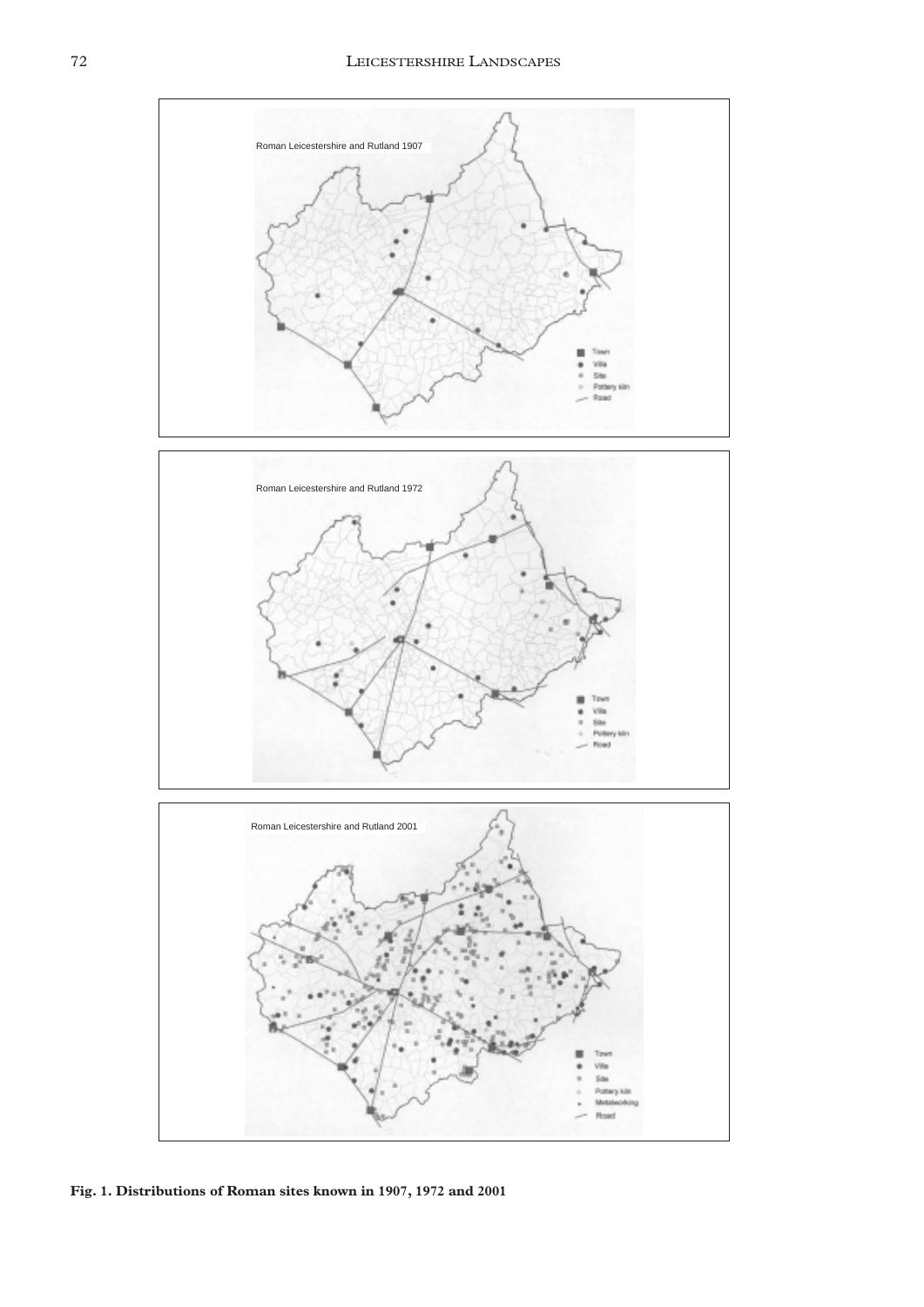

**Fig. 2. Plan of Norfolk Street Villa, Leicester**

face that attracted interest in the site along with "pottery, mortar and fragments of roof-tiles, flue-tiles and pilabricks" showing that this was an architecturally pretensions building with central heating. This was 3rd century (although 2nd century and even Iron Age activity is noted). Early in the 4th century a bath house was built to the west and to the north, on the other side of a courtyard or garden, a new house with hypocausts, mosaics, wall plaster and columns flanking the central entrance. To the east a large range of, presumably, agricultural buildings seem to form the north side of an outer courtyard (Greenfield 1958, 1960, 1961).

Great Casterton is frustrating. Corder's work (Corder 1951, 1954, 1961) reveals in some detail the development of part of what seems to be the largest villa complex yet known in the two counties (Fig. 5). There are two excavated elements – the first is an aisled barn, which developed into a house with tessellated pavements and heating systems and the second is a barn that has a corridor (later with tessellated pavements) and a bath house added to the west and a possible large aisled barn to the north. Walls run to north and east beyond the excavated area, possibly defining a large courtyard and further stone buildings are noted 85 metres away to the north.

At Medbourne a succession of small excavations and watching briefs show that the villa had, at least, two blocks with corridors which lie at right angles to one another with a bath suite projecting to the north (Pollard







**Fig. 4. Photograph of Thistleton Villa under excavation** (Greenfield)



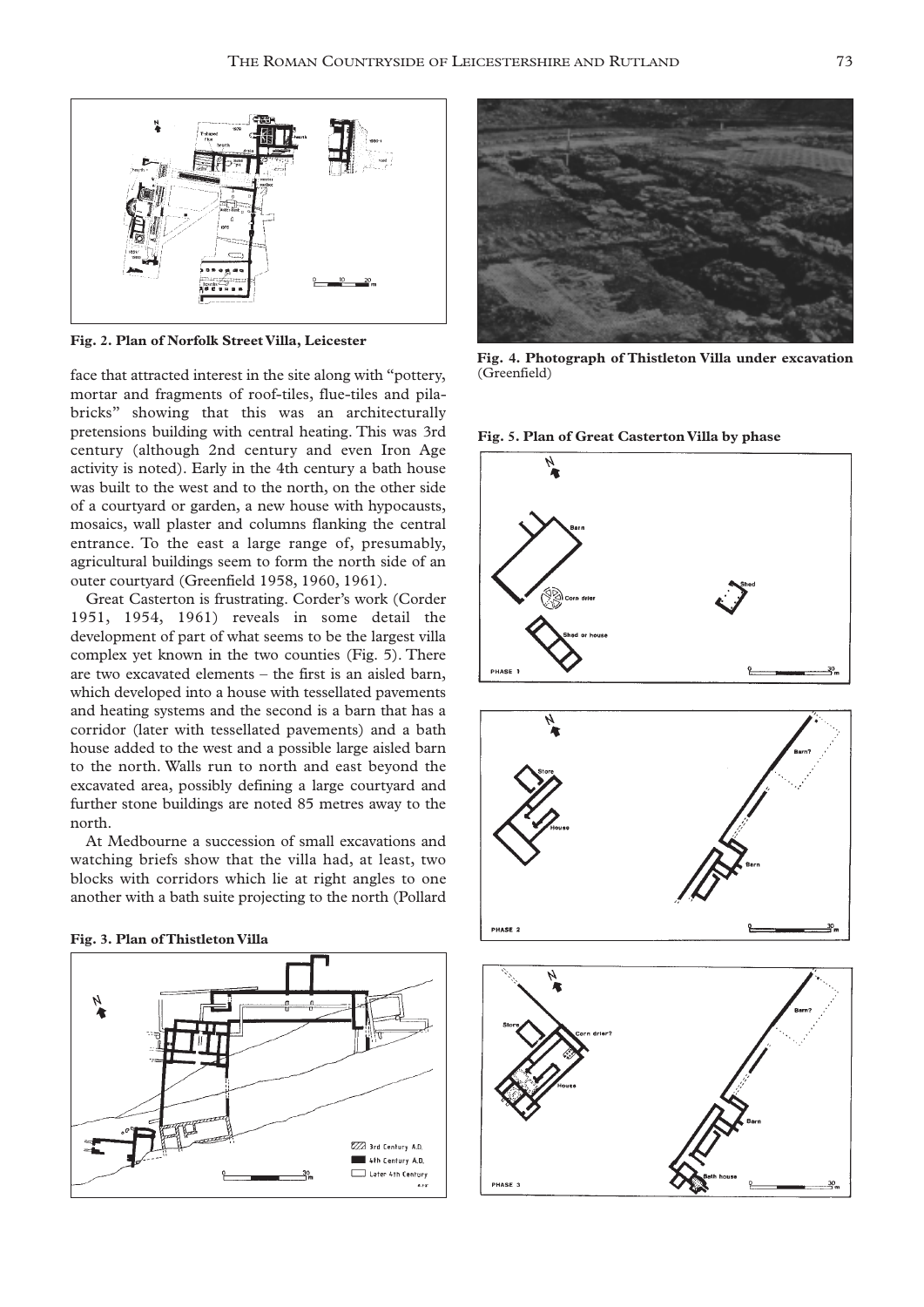

**Fig. 6. A mosaic pavement from Medbourne Villa.**

1996 and 1998). Enough is known to be sure that this was a relatively complex site, which included the very large mosaic pavement (Fig. 6) with an apsidal northern end excavated in the 19th century (Dibbin and Hill

#### **Fig. 7. Plan of Drayton Villa**



1887). It seems entirely likely that the site will prove to be a large courtyard villa.

It may be no coincidence that the four sites described are all in close proximity to urban sites.

The second type of 'villa' that can be distinguished is the more or less simple rectangular block, which often seems to develop from earlier aisled buildings. Into this category fall Drayton II (Fig. 7) (Cooper, Beavitt, O'Sullivan and Young 1989; Pollard 1991, 1992; Connor 1993 and 1994), Empingham I (Fig. 8) and II (Fig. 9) (Cooper 2000), Whitwell (Fig. 10) (Todd 1981), and Lockington (Fig 11).The last is known from the air with some trial excavations in 1962. The aerial photographs show the site within an enclosure with double walls, which to both north and south link up to what appear to be large barns, perhaps aisled. A third lies to the south. Detailed fieldwalking by the Burleigh Group added useful information to the understanding of this site (Clay 1985).

Another site that may fall into this group is highly unusual in that it survives as an earthwork. This is at Cold Newton (Fig. 12). It was found from the air in 1977 by Jim Pickering but was classified as a 'poorly preserved moated enclosure with building platform', possibly a monastic grange. Its true nature was revealed when the late Vaughan Williams watched field drains being laid. The 'building platform' turned out to be a collapsed Roman stone building and the 'moat' was actually an enclosure defined by a metre-wide stonewall. Vaughan's subsequent resistivity survey added useful



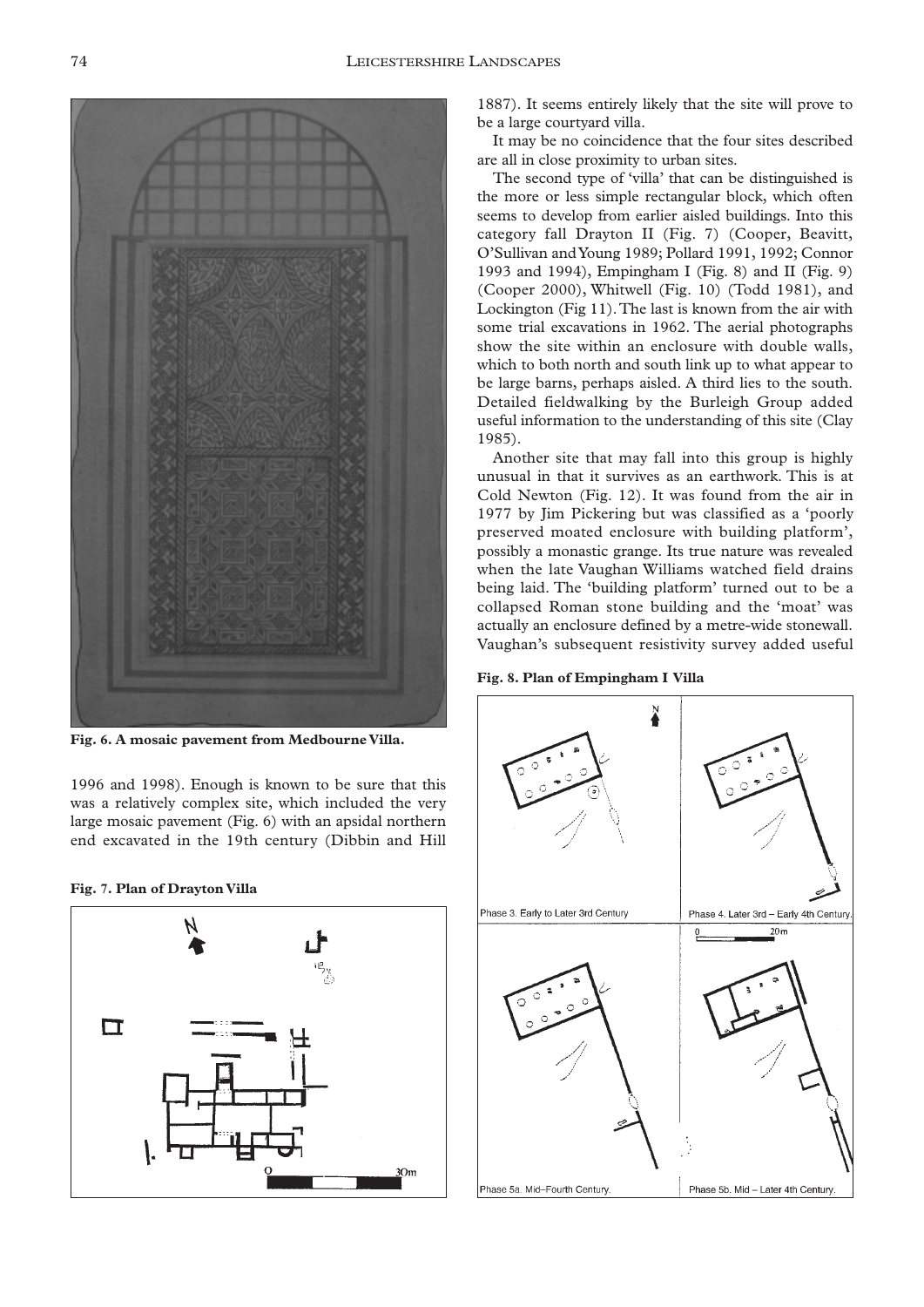

**Fig. 9. Plan of Empingham II Villa by phase Fig. 10. Plan of** 



detail, as did Fred Hartley's earthwork survey (Williams 1980).

It is, at present, impossible to classify the other plans. Tixover (Fig. 13), Sapcote (Fig. 14), and Rothley (Fig. 15) seem all to be bath houses, but the type of building to which they belong is unknown. Rothley may well have been large and complex. Clipsham (Fig. 16),

**Fig. 11. Plan of Lockington Villa from aerial photographs**

Narborough (Fig. 17) and Oadby (Fig.18) all represent parts of plans that are presently unclassifiable. The circular foundation at Oadby remains highly unusual (if not unique) in the county's rural sites.

Until well into the 1980s no significant excavation work was undertaken on sites not producing evidence of substantial stone buildings. This is beginning to be redressed. However, of the 366 sites known on the Sites and Monuments Record only a handful have yet been examined. Humberstone Farm Leicester (Lucas 1986 and 1988) was a pioneer, but Scalford Brook Melton Mowbray (Liddle 1990; Beamish 1991) and Normanton le Heath (Trimble 1992) have revealed plans of enclosures with more or less rectangular buildings within. Appleby Magna raises the intriguing prospect of Roman sunken-featured buildings as well as ditches, timber structures and corn processing (Clarke 2000).

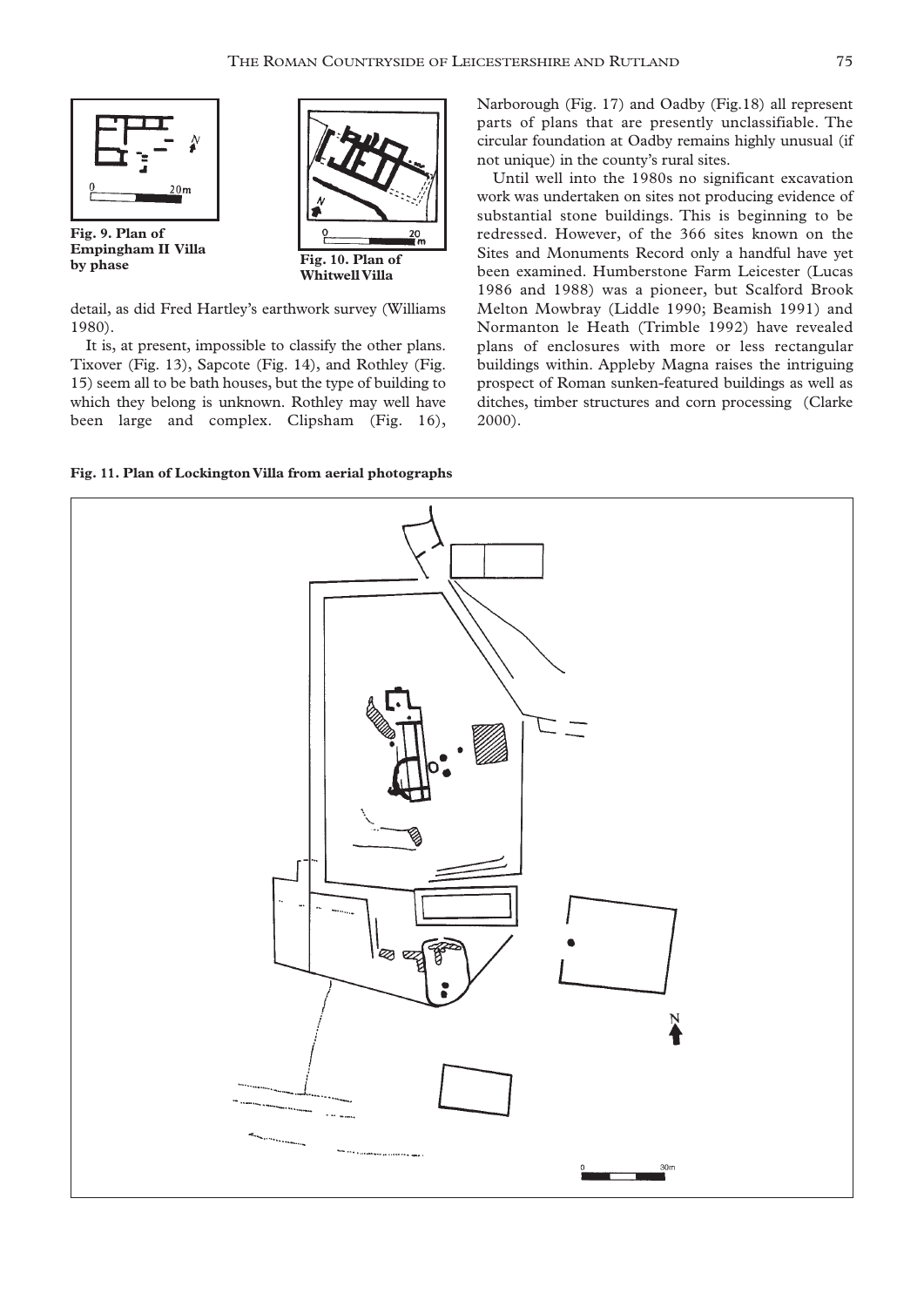

**Fig. 12. Plan of the earthworks of Cold Newton Villa**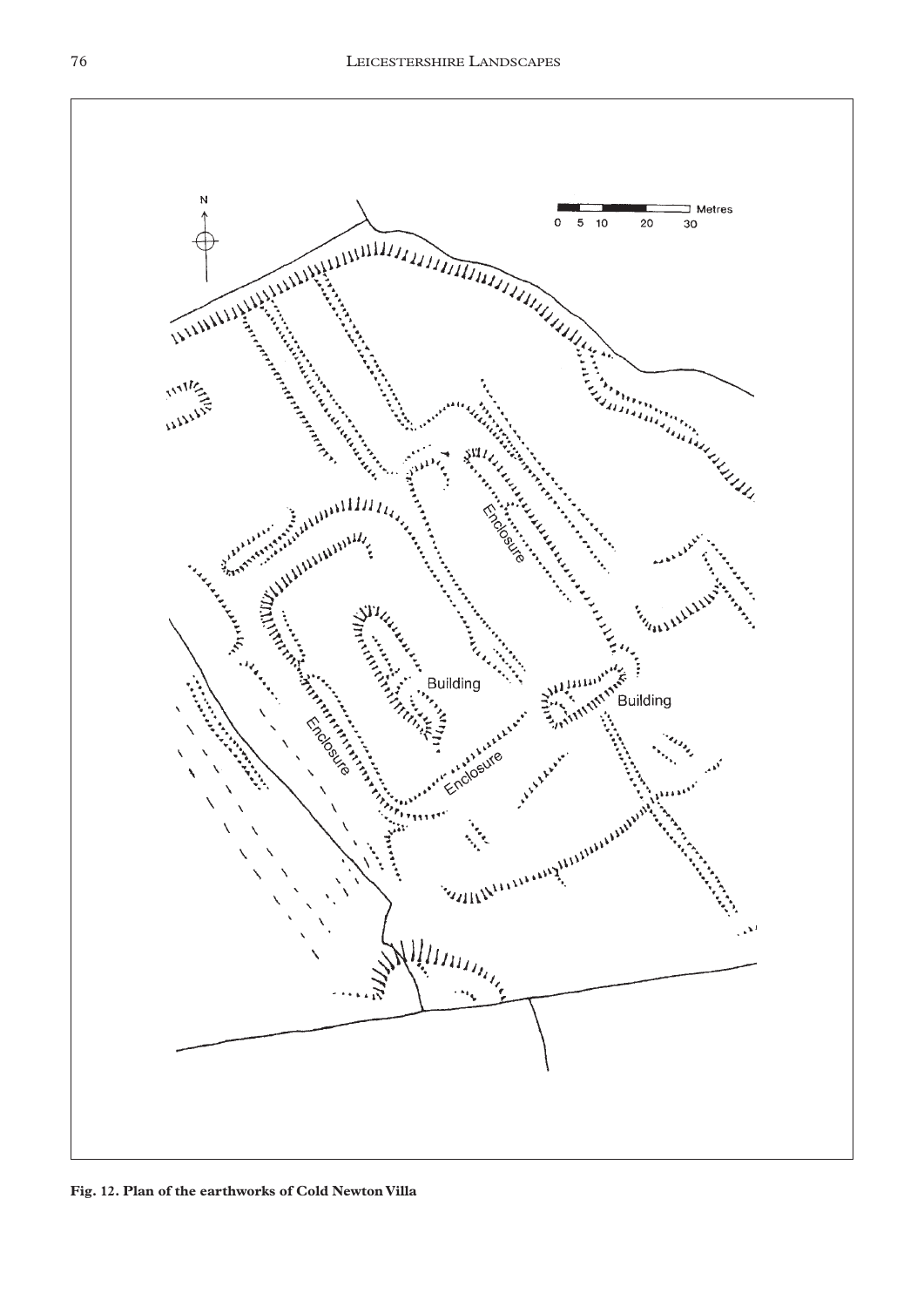

**Fig. 13. Plan of Tixover Villa**



**Fig. 14. Plan of Sapcote Villa**

Recent work at Coventry Road Hinckley, Ashby de la Zouch and Great Glen has also added to our knowledge of peasant sites. The fact remains that they are still massively under-represented in the excavation record and even where they have been excavated building plans are often difficult to obtain because of damage by both medieval and modern ploughing (unlike the villas which can – to an extent – look after themselves).

#### **Fig. 15. Plan of Rothley Villa**





**Fig. 16. Plan of Clipsham Villa**

## **Landscapes**

Fieldwalking is the major technique for reconstructing landscapes (Liddle 1985). Remarkable progress has been achieved since 1976, as we have seen, but this has by no means been evenly distributed. Ideally all fields in a given area should be systematically walked and, to achieve a viable sample to reconstruct settlement patterns, this area should be a large one.

In the southeast of the county we are nearest to achieving this ideal (Fig. 19). A high proportion of some 17 contiguous parishes have been walked – Great Easton, Bringhurst, Drayton and the Holyoaks area of Stockerston by the Great Easton Group; Medbourne, Blaston, Nevill Holt, other parts of Drayton, and Stonton Wyville by the Museums Survey Team; Slawston by the Slawston Group and Survey Team; Cranoe and Glooston by Training for Work; Shangton, Tur Langton, East Langton, West Langton, Thorpe Langton and Foxton by Paul and Tina Bowman; Illston and surrounding parishes by Rod Branson. New work in Hallaton, Burton Overy and the Loddington area is extending this surveyed area. Full analysis of results has yet to be achieved but one small town, ten villas, thirtythree farmsteads and eleven more possible sites are known.These are scattered across the area studied fairly evenly, suggesting a developed agricultural landscape. In the Medbourne survey area, more analytical work has been completed (Liddle 1994). Villas cluster in the Welland Valley with farmsteads on the higher land behind: Settlement seems to concentrate on the villa sites in the later Roman period. Several farmstead sites appear to be abandoned in the 3rd and early 4th centuries and it

**Fig. 17. Plan of Narborough Villa**

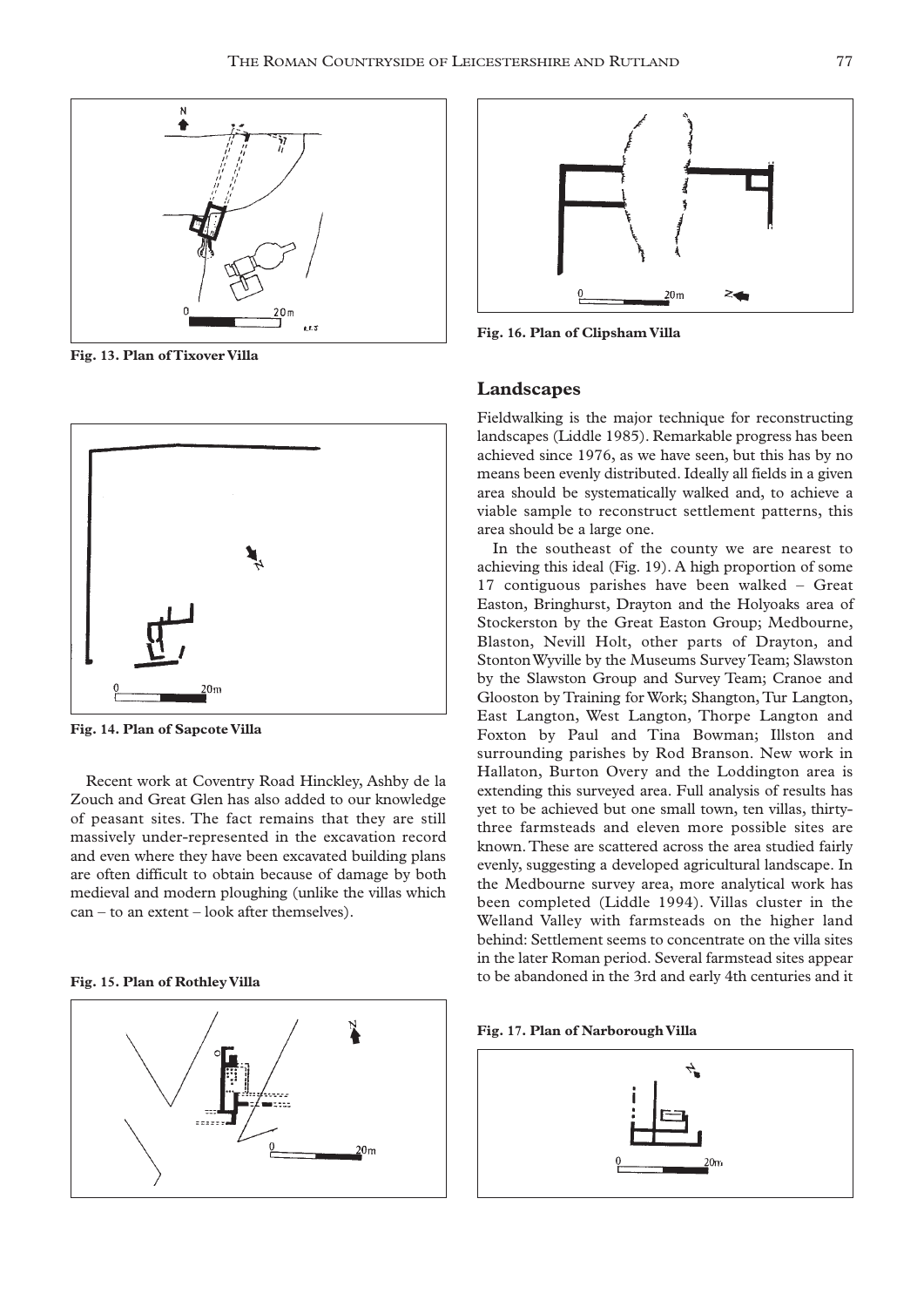

**Fig. 18. Photograph of Oadby Villa under excavation**

would appear that their arable fields go out of use. A similar pattern appears to be found in the 'Langtons' and Shangton area (Bowman 1996, 126). Is this a switch towards pastoral farming or has the land been abandoned to woodland? It is much too early to say if local factors are operating here or if this is a more widespread phenomenon.

Another 'window' is the Gwash Valley around Rutland Water. Fieldwalking, excavation and watching briefs when the reservoir was built revealed a great deal, supplemented by more recent fieldwalking led by Nick Cooper for the University of Leicester. Four "villas" were found in the reservoir construction, with 3 extensively excavated and one badly damaged during construction work. Nick Cooper's work and that of Rutland Local History Society Archaeological Group to the west has added to the picture of the development of the valley. This suggests valley-based settlement including both villas and farmsteads. The watching briefs showed a scatter of burials and furnaces between the sites - a useful corrective to any idea of a tidy Roman landscape. In the apparently unoccupied limestone uplands there was some evidence of iron smelting (Cooper 2000, 146-9).

Elsewhere in the two counties there has been extensive work by both fieldwalkers and detectorists adding large numbers of sites to our County map, but often not intensive enough to fully reveal patterning in the landscape. Most gaps in our County map reveal lack of fieldwork rather than lack of settlement. A good example of this is in the southwest of Leicestershire. Until 2000 nothing was recorded in the parishes of Sheepy, Witherley and Twycross. Fieldwalking by the Shepshed Group and detecting by Roy Chester have produced around seven new Roman sites in early 2002. However, the Lutterworth area (as we have heard from Brian Burningham, this volume) has, despite extensive work, revealed relatively sparse Roman activity. This is despite extensive crop mark evidence of Iron Age activity and constitutes a mystery. Is this an area of over-use in the Iron Age leading to abandonment of land in the Roman period or does Roman pottery not survive well in this area (as has been noted in parts of North-West Leicestershire)? The clear impression, though, is that in most parts of Leicestershire and Rutland evidence of Roman occupation is there when fieldwork is undertaken. This accords well with the available environmental evidence. Though good pollen evidence is, so far, lacking, there is abundant evidence of cereal production and processing (Monckton, this volume). This does not mean that all the area of the two counties was agricultural. Medieval Leicestershire and Rutland contained 3 extensive areas of woodland - Leicester Forest, Charnwood Forest and Leighfield Forest (see Squires, this volume). Fieldwork around each of these suggests that they may well have already existed in some form in the Roman period. Some 20 years ago attention was drawn to the pattern of Roman pottery kilns in relation to the edge of medieval Leicester Forest (Liddle 1982, 42-3). It was suggested that as these kilns needed timber for fuel their location might reveal the Roman woodland margin. Kilns were then known at Enderby, Narborough, Earl Shilton, Newbold Verdon (tile kilns) and Desford  $(x 2 + 1)$ . Subsequent work has added kilns at Western Park Leicester, Enderby, Lubbesthorpe, Kirby Muxloe and, perhaps, Glenfield, strengthening the pattern considerably. Admittedly sites have been found inside the forest boundaries but as a major Roman road cuts through the area this is hardly surprising and even if the area was generally wooded clearings would not be a surprise.

Recent work on the southern edges of Charnwood suggests a similar pattern, with kilns at Cropston, Groby and Markfield - but more work is needed to establish how far this pattern is real. More kilns are known around Ravenstone, at Normanton le Heath and, perhaps, at Shenton but whether they fit into a forest-edge pattern and how far there is a general West Leicestershire rural industry is not yet clear. Charnwood was also exploited for hard rock used as building materials. Slate was quarried at Swithland and Groby (McWhirr 1988) and 'granites' at Groby, Enderby, Croft and Mountsorrel. Stone from all these sites has been identified in Leicester.

In East Leicestershire and Rutland there are also suitable clays for pottery production. Kilns are known from a wide sweep of the eastern part of Rutland from Ketton in the south in the north. In Leighfield itself a site producing wasters has recently been identified near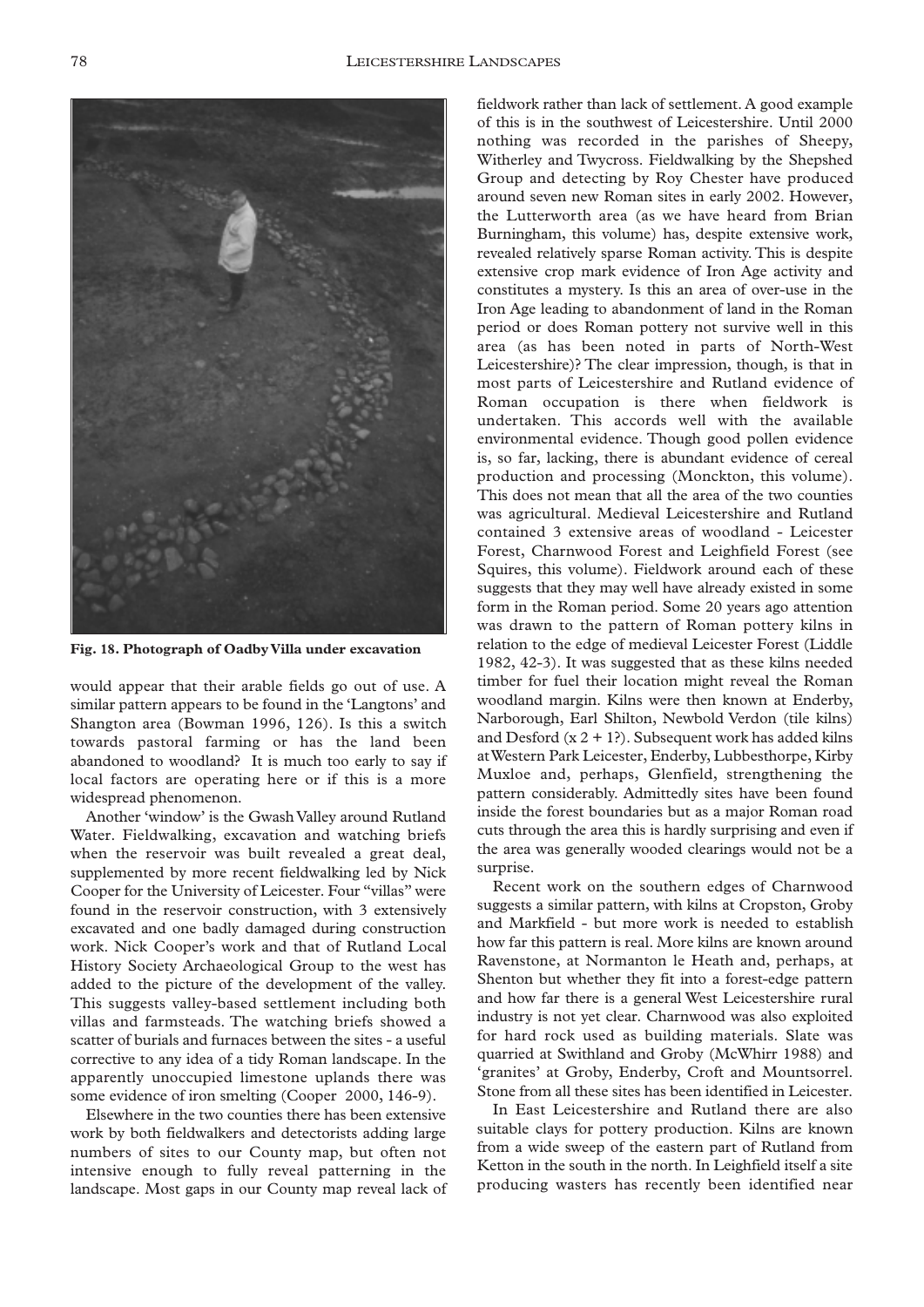

**Fig. 19. Distribution of Roman sites known in South-East Leicestershire**

Launde, and recent work by the Rutland Local History Society Archaeological Group and ULAS has shown Roman iron working around Ridlington (Cowgill and Jones 1996) and Martinsthorpe (Beamish 1997). More work is needed but it would seem that there might well have been an extensive woodland industry here. One of the major problems here is that iron slag is not intrinsically datable and distinguishing Iron Age from Roman from Anglo-Saxon working is not going to be easy. On the southern edges of the medieval extent of the forest pottery kilns have been found at Stanton Wyville and Hallaton.

## **Summary**

The Roman countryside of Leicestershire and Rutland seems, where we have looked, to have been largely a well developed agricultural landscape. For every 'villa' (even if most were developed aisled buildings) there were at least 4 timber farmsteads, although the mix is not even across the 2 counties. Several predominantly wooded areas can be tentatively identified and in and around these rural industry as well as farming is important.The main element missing from this account is development through time. It is very easy to forget that we are looking at nearly 400 years. Excavation has not yet revealed stone buildings in the countryside earlier than the 3rd century although most of the 'villas' reveal earlier occupation. Very many Roman sites overlie Iron Age sites and many produce Anglo-Saxon material. More analysis of pottery - and indeed coinage and metalwork - from these sites will reveal the elements of continuity and discontinuity within and between periods and how (or if) the market economy penetrates the countryside.

## **References**

- Beamish, M., 1991 'Excavations at Melton Mowbray', *Trans.Leics. Archaeol. Hist. Soc.* **65**, 102.
- Beamish, M., 1997 'Wing to Whatborough, Excavations along the water pipeline', *Trans. Leics.Archaeol. Hist. Soc.* **71**, 99-100.
- Clay, P.N., 1985 'A survey of two cropmark sites in Lockington-Hemington parish, Leicestershire', *Trans. Leics. Archaeol. Hist. Soc.* **5***9,* 17-26.
- Connor, A., 1993 'Drayton II Roman villa', *Trans. Leics. Archaeol. Hist. Soc.* **67**, 79-83.
- Connor, A., 1994 'Drayton II Roman villa', *Trans. Leics. Archaeol. Hist. Soc.* **68**, 161-2.
- Cooper, N.J., Beavitt, P., O'Sullivan, O.M., and Young, R., 1989 A report on the geophysical survey and trial excavations at the site of a Roman villa near Drayton, Leics 1988', *Trans. Leics.Archaeol. Hist. Soc.* **53**, 7-17.
- Cooper, N.J., 2000 *The archaeology of Rutland Water*.
- Corder, P., 1951 *The Roman town and villa at Great Casterton. First interim report.* University of Nottingham.
- Corder, P., 1954 *The Roman town and villa at Great Casterton. Second interim report.* University of Nottingham.
- Corder, P., 1961 *The Roman town and villa at Great Casterton.Third interim report.* University of Nottingham.
- Cowgill, J. and Jones, E.L., 1996 'A Romano-British iron smelting site in the parish of Ridlington', *Rutland Record* **16**.
- Dibbin, M.A., and Hill, J.H., 1882 'Medbourne Tessellated Pavement', *Trans. Leics.Archaeol. Hist. Soc.* **5**, 69-71.
- Greenfield, E., 1958 'Thistleton' *in* 'Roman Britain in 1957', *J*. *Roman Studies* **48**, 37.
- Greenfield, E., 1960 'Thistleton' *in* 'Roman Britain in 1959', *J. Roman Studies* **50**, 224.
- Greenfield, E, 1961 'Thistleton' *in* 'Roman Britain in 1960', *J. Roman Studies* **51***, 175-6*.
- Liddle, P., 1982 *Leicestershire Archaeology The present state of knowledge, volume 1.*
- Liddle, P., 1985 *Community Archaeology*.
- Liddle, P., 1990 'Melton Mowbray', *Trans. Leics. Archaeol. Hist. Soc.* **64**, 102.
- Liddle, P., 1994 'The Medbourne Area Survey' *in* M. Parker-Pearson and R.T., Schadla-Hall (eds.), *Looking at the Land*, 34-6
- Lucas, J. N., 1980 'Norfolk Street Roman Villa, Leicester', *Trans. Leics.Archaeol. Hist. Soc.* **55**, 83.
- Lucas, J.N., 1981 'Norfolk Street Roman Villa, Leicester', *Trans.*